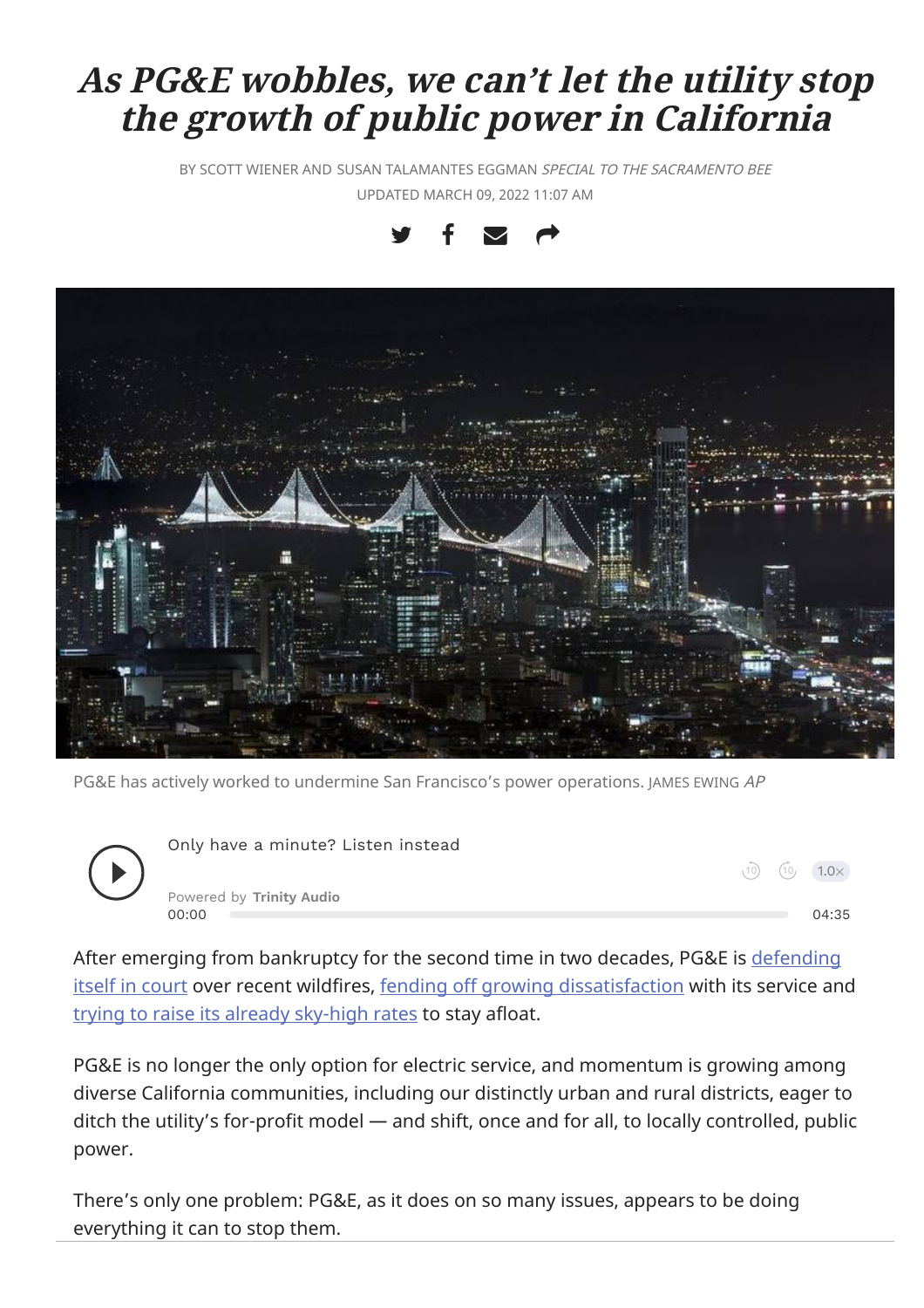## OPINION

The city of San Francisco began its recent push for public power two years ago, offering \$2.5 billion to purchase the utility's local electric equipment as part of

its exit from bankruptcy. San Francisco has a public power operation that started more than 100 years ago, has grown over time, and now, through procurement and generation, supplies more than 70% of the electricity used in the city. What the city proposed is a relatively straightforward transaction that would allow it to take over the final piece of its electric system, while retaining local utility workers and shifting to a greener energy supply.

"We know we can do this job more safely, more reliably and more cost effectively than PG&E," San Francisco Mayor London Breed said, noting that 70% of San [Franciscans](https://sfmayor.org/article/san-francisco-announces-new-major-step-citys-effort-transition-public-power#:~:text=In addition to having the,support switching to public power.) [support](https://sfmayor.org/article/san-francisco-announces-new-major-step-citys-effort-transition-public-power#:~:text=In addition to having the,support switching to public power.) a shift to public power.

Still, PG&E dismissed the city's offer out of hand. Since then, PG&E has actively worked to undermine San Francisco's power operations. In the last year, the city has had to take PG&E to court over the utility's efforts to impose more than \$1 billion in [unnecessary](https://www.sfchronicle.com/local/article/San-Francisco-PG-E-at-odds-again-over-16231506.php) service charges on city [customers](https://www.sfchronicle.com/local/article/San-Francisco-PG-E-at-odds-again-over-16231506.php). At the same time, PG&E is delaying basic power hookups on a range of public buildings, from community centers and water facilities to new public transit projects. In January, a federal appeals court sided with San [Francisco](https://www.sfchronicle.com/bayarea/article/Court-sides-with-S-F-in-its-claim-that-onerous-16807573.php) in the suit, urging federal agencies to consider the troubling "anti-competitive effects" of PG&E's actions in the city.

San Francisco has now turned to PG&E's state regulator, the California Public Utilities Commission (CPUC), to provide a neutral [assessment](https://www.sfchronicle.com/bayarea/article/San-Francisco-asks-state-PUC-to-name-a-price-for-16343431.php) of the value of PG&E assets within the city's [borders.](https://www.sfchronicle.com/bayarea/article/San-Francisco-asks-state-PUC-to-name-a-price-for-16343431.php) California is home to 45 not-for-profit public power utilities serving customers with low-cost, highly reliable electric service. This isn't a new concept or even a controversial one. But PG&E is trying to convince the CPUC to not even consider the idea.

There are some signs that it is possible to overcome PG&E's delaying tactics. The South San Joaquin Irrigation District won a key court battle in [December](https://www.publicpower.org/periodical/article/court-advances-south-san-joaquin-irrigation-district-bid-replace-pge-local-power-provider) in its effort to provide power service to its customers — an effort begun in 2004. PG&E stalled for years, rejecting a \$116 million offer to take over the local grid and filing lawsuits to delay the transaction. A recent federal appeals court ruling is [putting](https://www.escalontimes.com/news/ssjid-wins-key-round-court/) an end to that, validating the irrigation district's authority to provide its own electric service.

There's no shortage of reasons for the state to let communities like San Francisco and South San Joaquin go their own way on public power. They have offered real money for PG&E's assets — cash that can help PG&E compensate wildfire victims and focus resources on the many other upgrades needed throughout its service area.

These communities, like every other local power provider, will continue to be PG&E transmission customers, fully contributing their share of the costs of maintaining PG&E's transmission system and hardening it against wildfire threats. San Francisco and South San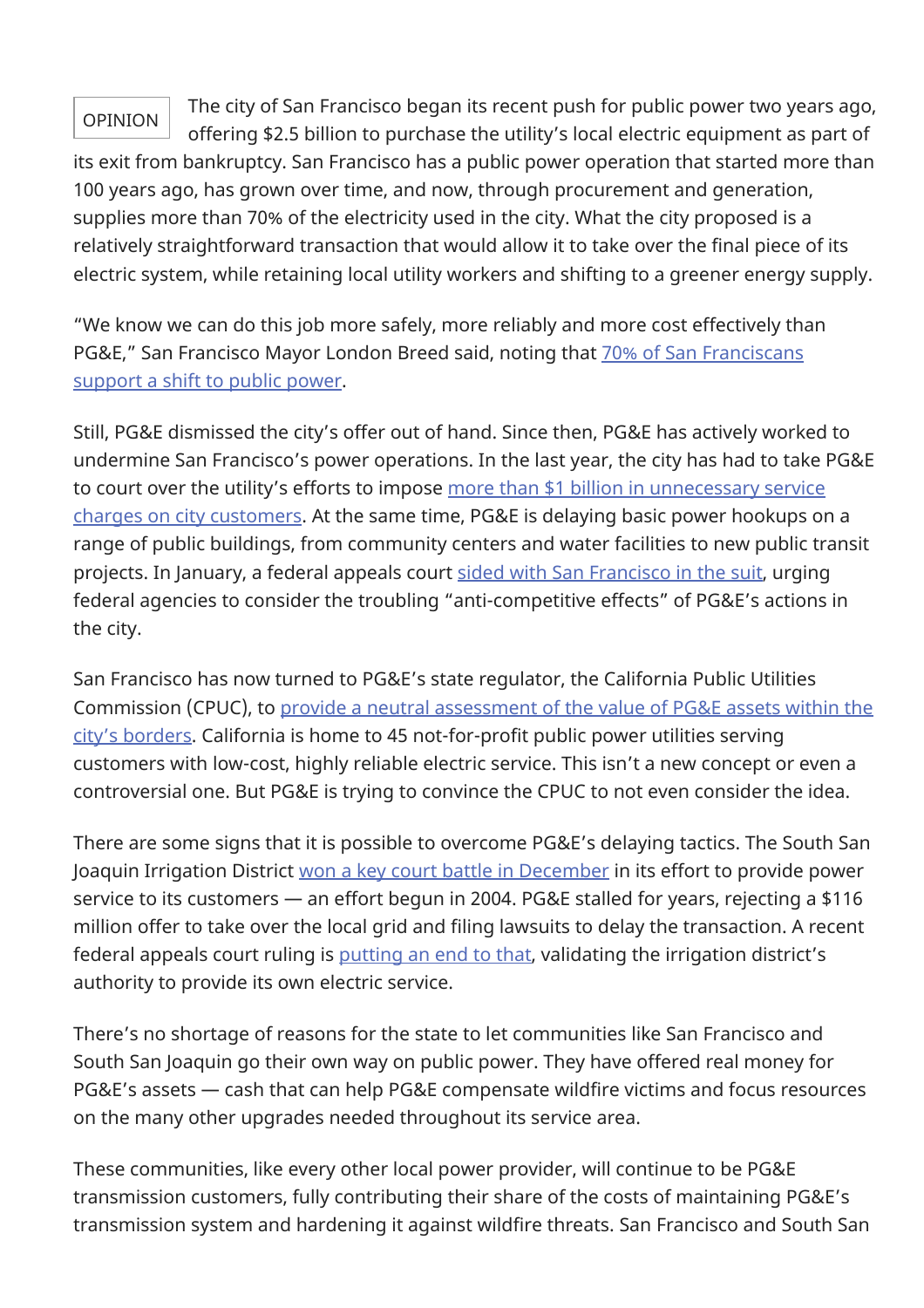Joaquin can also remain home for PG&E's utility workers: Both utilities have a decades-long track record of supporting union jobs, hiring locally, and providing competitive salaries and benefits.

PG&E doesn't have any good argument for stopping these transactions. It has a mountain of debt and its problems are only growing, with liabilities for this [summer's](https://www.nytimes.com/2022/01/04/business/dixie-fire-california-pge.html) Dixie Fire alone expected to climb into the billions.

Local leaders in San Francisco and the San Joaquin Valley have one goal: to deliver power safely and reliably to their own customers. They have the experience and the resources they need to manage their own grids. The time has come for PG&E to let them go.

State Senator Scott Wiener represents the 11th senate district and State Senator Susan Talamantes Eggman represents the 5th senate district.

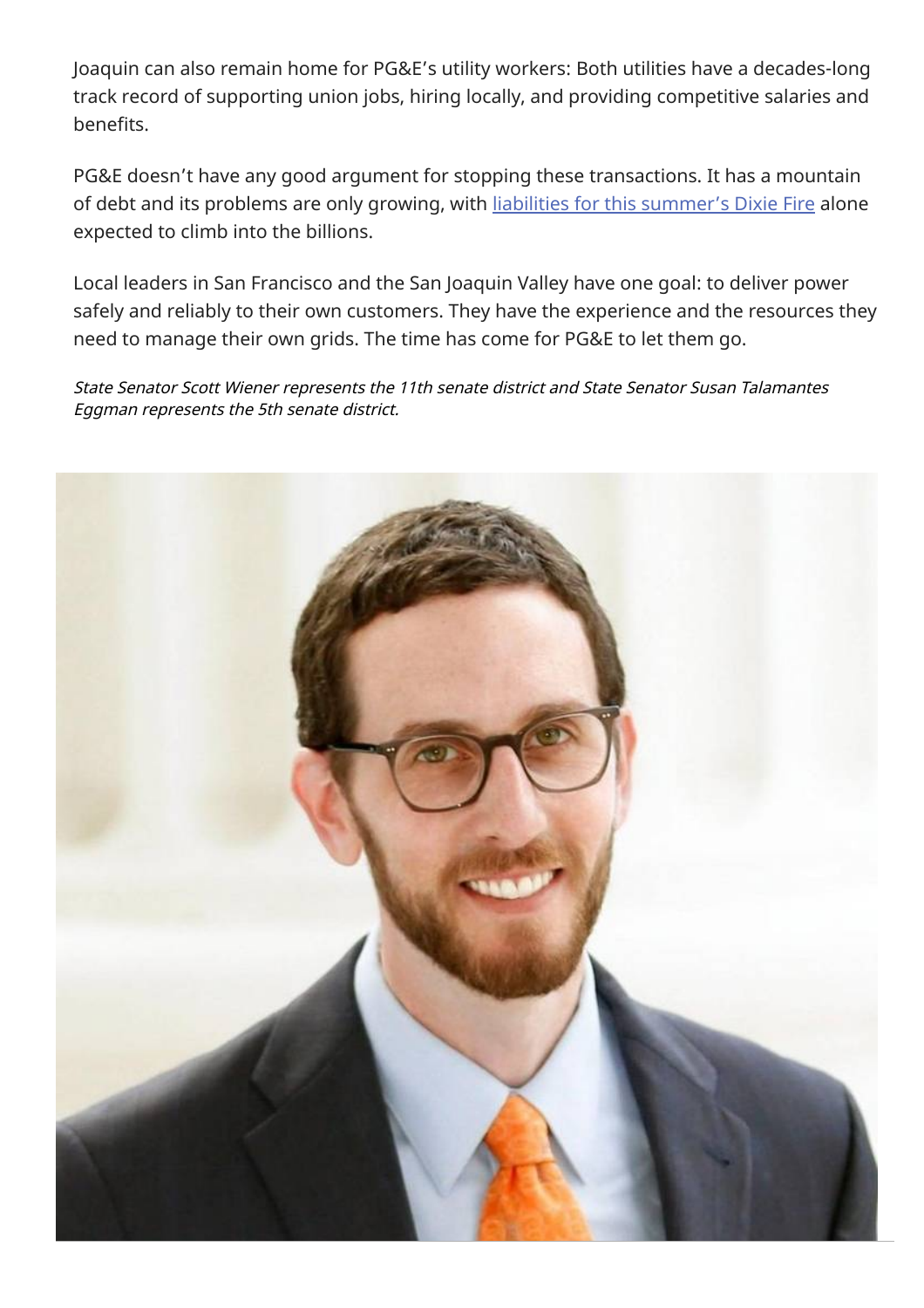

n. Scott Wiener CREDIT: LORIE LEILANI SHELLEY